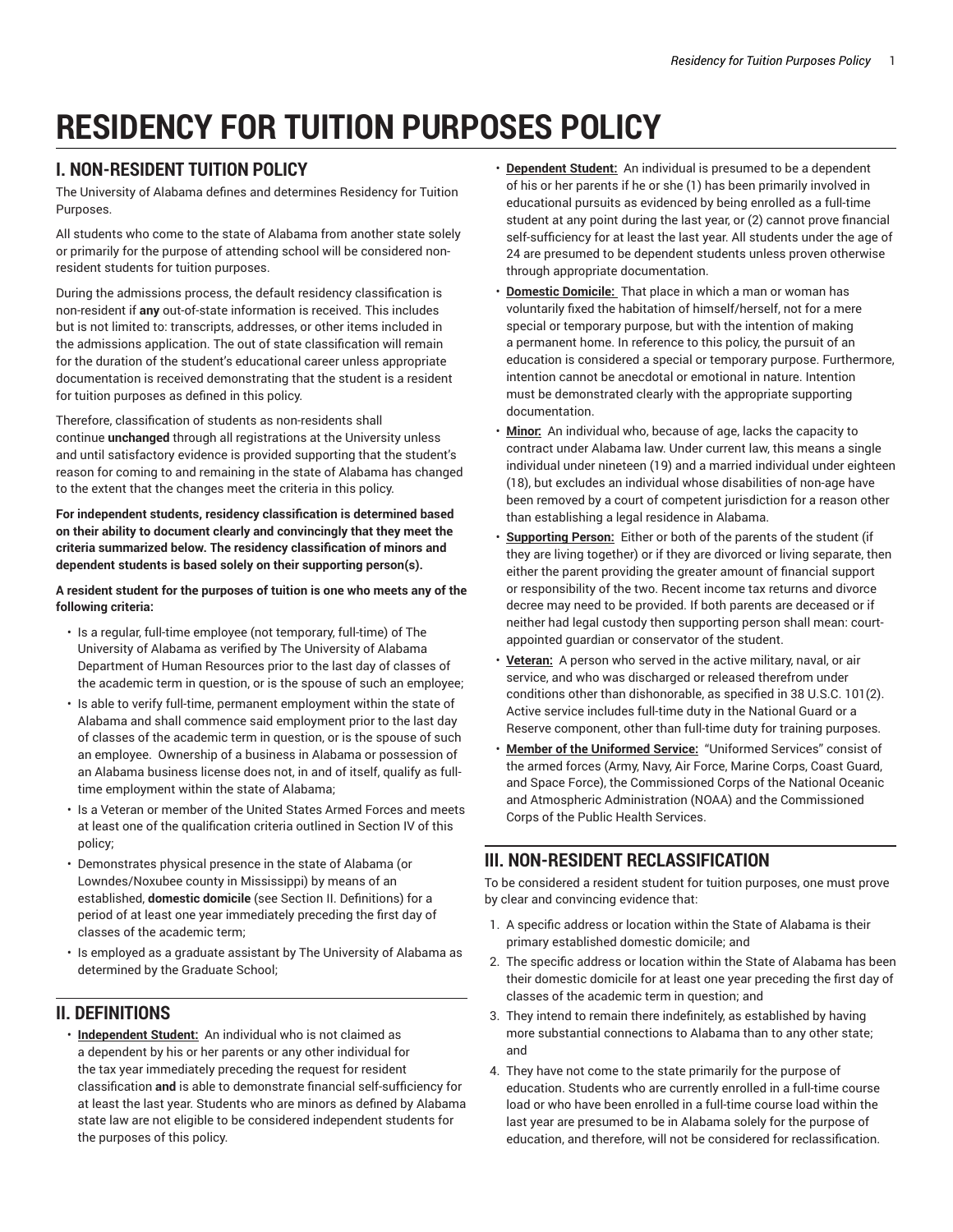If a non-resident student seeking reclassification is a minor or dependent student, then his or her supporting person(s) must meet these criteria. Though certification of an address and intent to remain in the state indefinitely are prerequisites to establishing one's status as a resident, ultimate determination of that status shall be made by the University by its evaluation of the presence or absence of connections with the state of Alabama.

#### **IV. VETERANS AND MEMBERS OF THE UNITED STATES ARMED FORCES**

For purposes of admission and tuition, The University of Alabama shall consider that the term "resident student" includes any of the following:

**A.** One who, at the time of registration, satisfies **one** of the following conditions:

**1.** Military personnel on active duty, along with their spouse or dependent child(ren), who are either stationed in Alabama for reasons other than attending school or whose State of Residence on their Leave and Earnings Statement (LES) is Alabama;

**2.** Has been a member of the Alabama National Guard for a period of at least 2 years immediately preceding the academic term in which the student qualifies for resident tuition, and continues to be a member of the Alabama National Guard while enrolled at the The University of Alabama;

**3.** Is receiving or entitled to receive benefits under the **Post-9/11 GI-Bill** ® or **Montgomery GI-Bill** ® programs, or other federal law authorizing veterans' educational benefits, **and** is physically present in the state of Alabama (as evidenced by documentation of one's physical address in Alabama while enrolled) **and** satisfies at least **one** of the following conditions:

**a.**  A Veteran receiving an honorable discharge, from a period of active duty service of 90 days or more;

**b.** A spouse, dependent child, or qualifying foster child using transferred benefits from the transferor's honorable discharge, from a period of active duty service of 90 days or more;

**c.** A spouse, dependent child, or qualifying foster child using benefits under the Marine Gunnery Sergeant John David Fry Scholarship;

**d.** A spouse, dependent child, or qualifying foster child using benefits transferred by a member of the uniformed service who is serving on active duty.

**4.** Is a veteran of the Armed Forces of the United States, not eligible under subsection 3 above, provided that the veteran is physically present in the state of Alabama (as evidenced by documentation of one's physical address in Alabama while enrolled) **and** satisfies at least **one** of the following conditions:

**a.** The veteran has served on active duty for a continuous period of time, not less than 2 years, and has received an honorable discharge as verified by a United States Department of Defense Form 214 within 5 years of enrolling at The University of Alabama;

**b.** Has been a member of a reserve component of the Armed Forces of the United States for a period of at least 2 years immediately preceding the academic term in which the student qualifies for resident tuition and continues to be an

active drilling member of their respective Reserve Unit while enrolled at The University of Alabama;

**c.** The veteran has been assigned a service-connected disability by the United States Department of Veterans Affairs.

**5**. Effective August 1, 2022: Is (a) a dependent spouse or child, or the surviving spouse or child, of a Veteran and (b) receiving or entitled to receive United States Department of Veterans Affairs Chapter 35 education benefits.

**B.** To be eligible for resident tuition as provided for in subsection A, and to maintain eligibility, the student shall:

**1.** Have secured admission to and enrolled full-time or part-time at The University of Alabama

**2.** Maintain full-time or part-time enrollment at The University of Alabama

**3.** Satisfy the admission and retention standards at The University of Alabama

**C.** A student who has previously met the requirements of this section shall continue to be classified as a resident student as long as the qualifying student maintains physical presence in the State of Alabama while enrolled at The University of Alabama. If an individual provided for in subsection A is released or discharged dishonorably, such release shall be grounds for revocation of in-state resident status for tuition purposes.

# **V. INTERNATIONAL STUDENTS**

International students who apply for residence reclassification must have the ability to remain indefinitely in the United States and otherwise meet the requirements of the Alabama Code and Board Rule 202.

A person must be a Permanent Resident Alien, Political Asylee, Political Refugee, or who hold an A, E, G, H, I, L, O, P, R, TC, TD or TN visa to be eligible for review as an in-state resident for tuition purposes. In addition, the criteria for residency for tuition purposes must be demonstrated sufficiently.

Students who hold a B, F, J, or M visa are not eligible to establish Alabama residency unless their supporting person meets the criteria in this policy for residency for tuition purposes. Full-time employees of a company party to an Alabama Free Trade Agreement may be eligible to establish residency based on that employment.

#### **VI. APPLICATION PROCESS FOR RECLASSIFICATION**

Students who wish to apply for reclassification of residence must submit an [Application for Reclassification of Residency](https://ua-app01.ua.edu/onlineResidency/public/onlineResidencyApplication/) to The Office of the University Registrar prior to the deadlines listed below for the term in question. Applications received by the Priority Deadline for the term in question will have an initial decision rendered prior to tuition and fees coming due for the term. Students are responsible for the payment of tuition and fees according to the deadlines set by the Office of Student Account Services. These deadlines will not be extended while a student's residency reclassification application is being reviewed. **Applications submitted after the respective final deadline will be considered for the next semester.** Requests for reclassification for past semesters will not be considered.

| <b>Term</b> | <b>Priority Deadline</b> | <b>Final Deadline</b>    |
|-------------|--------------------------|--------------------------|
| Fall        | July 1                   | First Day of Classes for |
|             |                          | Full Term                |